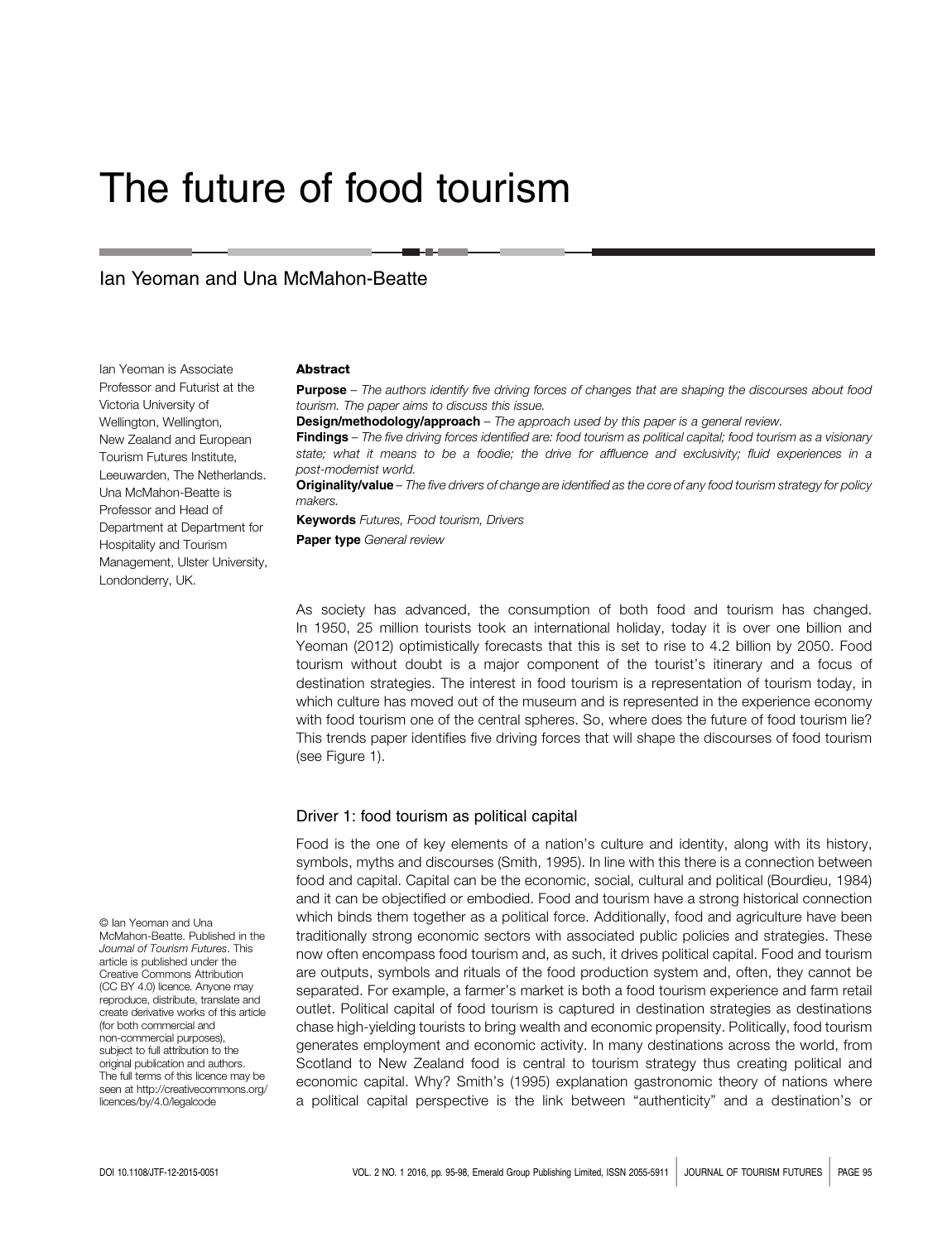

country's history, place and culture. Here, authenticity is nationalism as food tourism is a symbol of ritual and identity. Hence, political leaders champion and protect local foods and cultures as a form of political capital.

#### Driver 2: food tourism as a visionary state

Closely linked to the driving force of food tourism as political capital, is that of food tourism as a visionary state. Visions and political utopias are closely associated (Shklar, 1965). Ideologies are political utopias, paradises and perfect worlds in which those ideologies are presented as visions (Bergman et al., 2010). Utopian entities are often portrayed in tourism as romantised images of destinations where tourists desire to be (Yeoman et al., 2014). As food tourism has political capital it is portrayed as a vision through the use of words such as "authenticity" and "activism" in relation to how food tourism can react to the problems of humankind and climate change. Food tourism is oftened portrayed as a visionary gaze due to images of "local", "regionality branded", "authentic" and the "focus of economic development strategies" in which tourists are "climate aware" and want a "sustainable" experience. Food tourism is a vision of how science can be incorporated into tourism and hospitality, this is where food meets science in the form of Heston Bluemantal. The growth of organic food too a certain extend to address the issues of homogeneous food that is bland and tasteless found in the food chain, a much the sameness provails. Hence, authenticity, activism and slow food are a rebellion against the globalisation and McDonalds. We suppose that food tourism has become a vision of the future in which food tourism offers a scalable cost-effective means of local and regional development, with the potential to strengthen identity, enhance appreciation of the environment and encourage the regeneration of local hertiage and the local economy. Thus food tourism is a utopia everyone can buy into. Food tourism cannot do any wrong, is all local, natural and something that brings communities together. It advocates villages, localism and cultural identity. Food represents the geography of the place, a historical escapism from today. A sort of gaze for both producers and tourists to imagine a future in which stakeholders, communities and political groups bond together through a common language.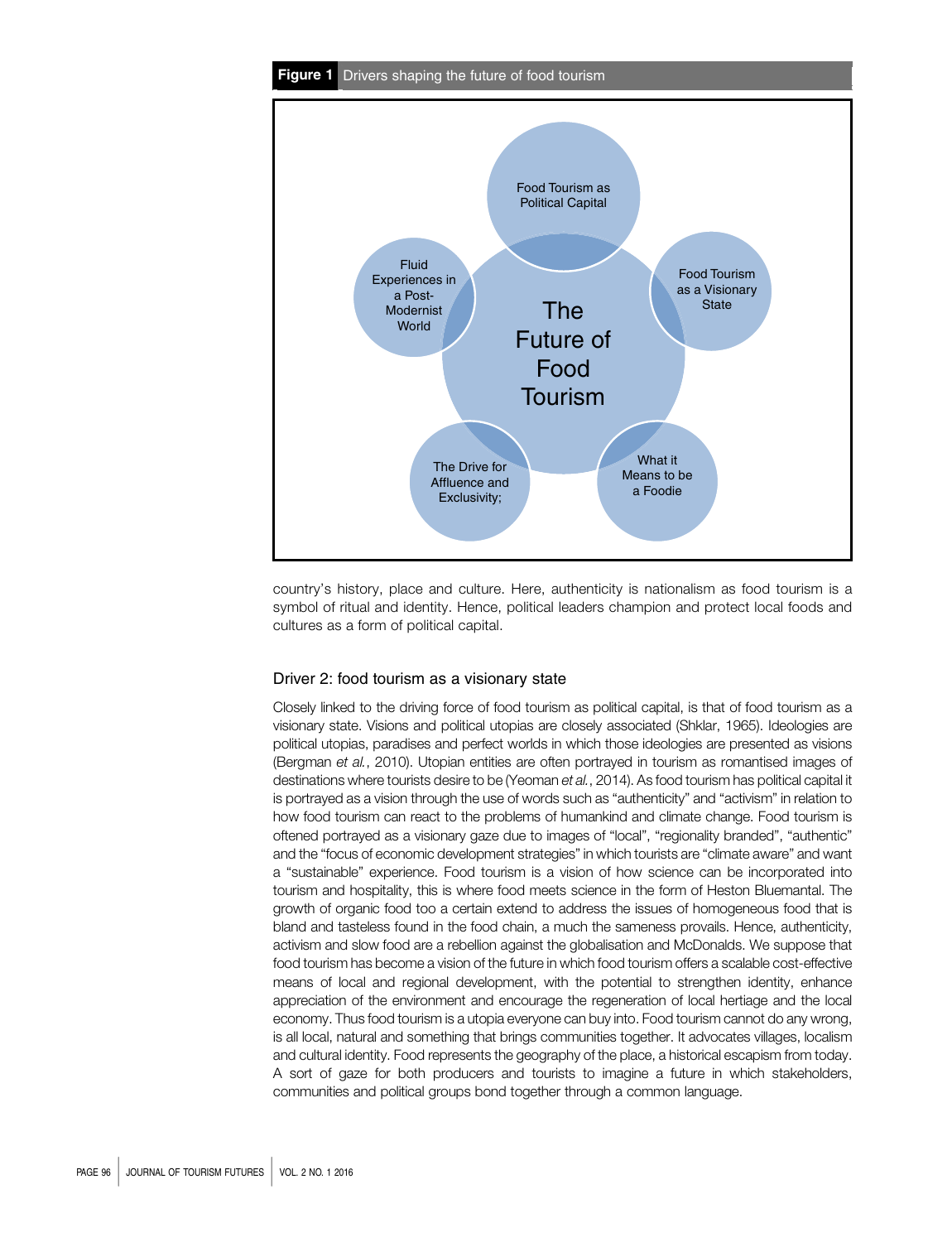#### Driver 3: what it means to be a foodie

Food tourism and foodies are well documented in the literature (Getz et al., 2014). A picture has developed of a future consumer is that is better educated, wealthy, has travelled more extensively, lives longer and is concerned about their health and well-being. Foodies are those tourists who are passionate about food and where food is the main reason for travel. Food to the foodie is the source of all moods and all sensations (Yeoman, 2012) and is the signifier of culture and symbolic order. To the foodie, food is a focus for socialising and a means for simultaneous enriching experiences, expressing personal identities and adding to quality of life. In this book, the foodie and food tourist are a central construction of the future. Consumers are moving from an era of industrial to cultural capitalism where cultural production is increasingly becoming the dominant form of economic activity. Securing access to the many cultural resources and experiences, such as food and food tourism, become an important aspect in shaping identity. The food tourist is now mainstream, exploring places, tasting the cheese of France, the sausages of Germany or the salted cod of Portugal. Thus food tourism is now part of modern life and food tourist is the new culture vulture.

#### Driver 4: the drive for affluence and exclusivity

The importance of affluence and exclusivity is shaped by the proposition that rising income (and the wealth improvement connected with it) has been the driving agent of modern society. It is a key indicator of societal success and responsible for the empowerment of consumers in relation to tourism. Increased personal prosperity creates an emboldened consumer-citizen, a more demanding, sophisticated and informed actor with intensified expectations of, for instance, quality innovation and premium choices in every market. It seems every destination for political and economic reasons is chasing high-value tourists in order to increase revenues. Yeoman (2012) points out that with the arrival of mass tourism for the middle classes the definition of luxury within tourism becomes diluted thus luxury providers need to redefine luxury as exclusivity. Yeoman recognises a future society where food is scarce. Consumers' access to and ingestion of food will reshape identity and cultural class. Showing culinary prowess will bring recognition and honour. Food could become a luxury with expensive, rare and exotic foods marketed for their authenticity, local nature and cultural identity. Affluence is a key component of destination strategies, with all countries targeting high-value tourists. Yeoman et al. (2015) draws attention to the fact that the activities of the serious wealthy and celebrities can shape markets and consumer trends. This is the language of neoliberal tendencies and economic development which dominates strategy and policy discourse in tourism.

#### Driver 5: fluid experiences in a post-modernist world

Rising incomes and wealth accumulation distributed in new ways alter the consumer balance of power as new forms of connections and associations allow a liberated pursuit of personal identity which is fluid and less restricted by background or geography. Tomorrow's tourist wants dynamic escapist experiences but at the same time social responsibility and authenticity. This is about diversity of experiences through sampling a wide range of novel and familiar experiences (Yeoman, 2008). Fluid food tourism experiences means undertaking an authentic Turkish cooking class but at the same learning to cook with liquid nitrogen. Food tourists of the future will have so much choice: consumer volatility will increase and a high-entropy society will exist. Food tourists are and will be excellent at using social network tools to search for better deals, become communities, be informed and influence. This is a tourist that wants to experience in several ways, reflecting increasing aspirations and higher-order expectations. The changing meaning of luxury raises the importance of cultural and social capital, as this is the importance of how tourists talk about destinations and experiences. The importance of cultural capital defines identity and status and it becomes the critical currency of conversation e.g. "have you been to Heston Blumenthal's Fat Duck Restaurant or the Blue Oyster in Los Angeles?"